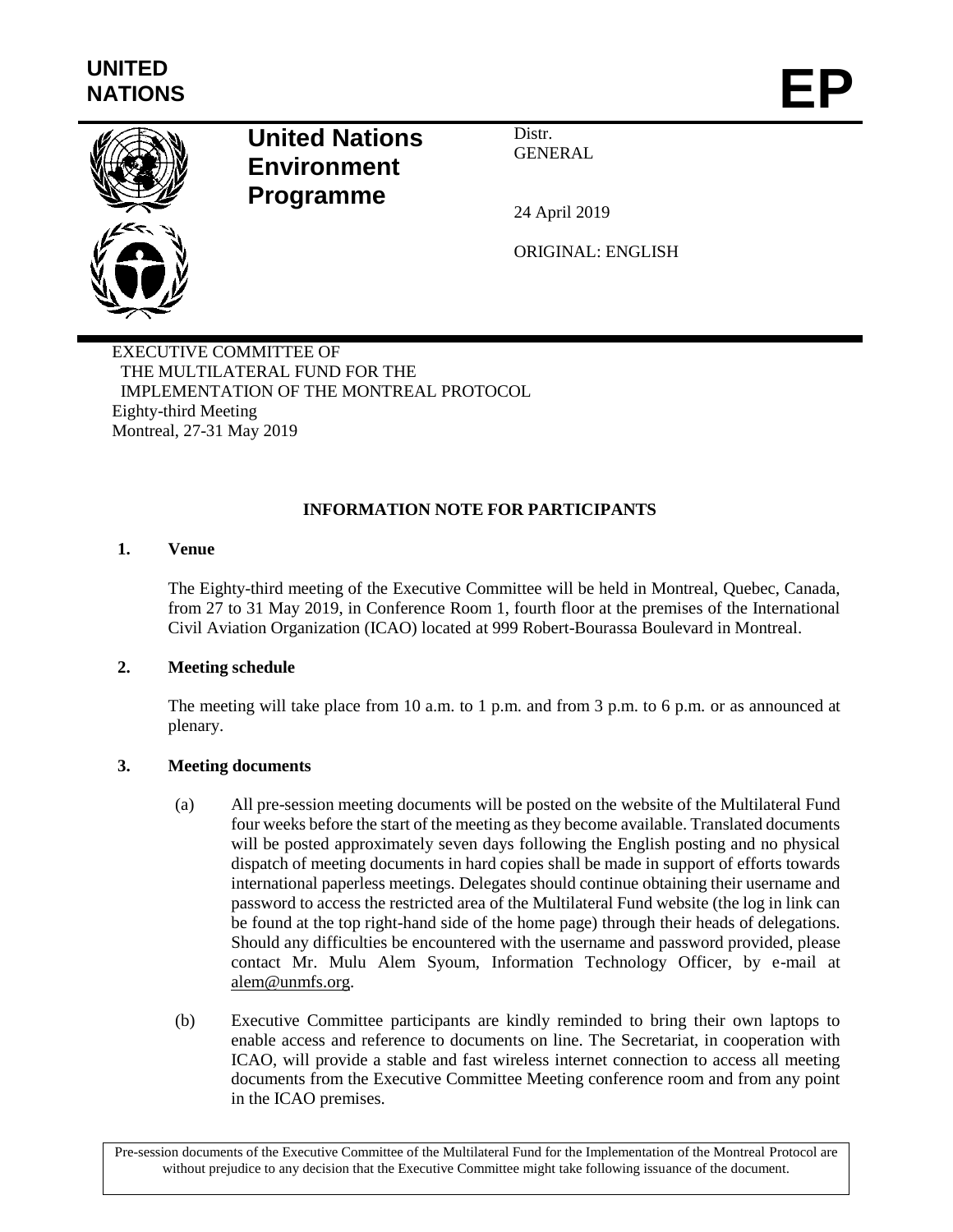(c) It is anticipated that Conference Room Papers (CRPs) and the draft meeting report will be accessible through the restricted area of the Secretariat's website. All CRPs must be sent by the group facilitator/convenor to Ms. Elina Yuen, Programme Management Officer, by e-mail at [elina@unmfs.org.](mailto:elina@unmfs.org)

#### **4. Weather**

During the month of May, temperatures in Montreal vary between 10 and 23 degrees Celsius. Participants are encouraged to check Montreal weather forecast online for the duration of the meeting.

### **5. Registration and identification name badges**

Participants are requested to collect their badges at the registration desk located in the lower atrium of ICAO on Monday, 27 May 2019 starting at 9 a.m. Access to the meeting of the Executive Committee (and its subsidiary meetings) is by invitation only.

#### **6. Security**

Following the ICAO internal procedures, a security check is made every day at the entrance of the lower atrium during the meeting. Participants are requested to carry their badges every day to the meeting venue.

### **7. Transportation from airport to downtown Montreal**

Transport from the Pierre Elliot Trudeau International Airport to Montreal downtown (Berri Uquam metro station) is available by bus number 747. The bus fare is CAN \$10 in coins only and provides the traveller with a transit pass for the bus and metro for the next 24 hours. For more information on the schedule of the shuttle-bus, you could access the timetable by clicking this link: [http://www.stm.info/english/info/a-747.htm.](http://www.stm.info/english/info/a-747.htm)

Participants are encouraged to take advantage of the Public Transit System (Société de transport de Montréal) services where available for the Montreal area. The public transportation rate is CAN \$3.25/adult or a one-week ticket from Monday to Sunday for CAN \$26.25.

Taxis are also available at the airport and a one-way taxi ride to the downtown area costs about CAN \$40. Uber transport is also available in Montreal and details can be obtained by clicking [https://www.uber.com/en-CA/ride/.](https://www.uber.com/en-CA/ride/)

#### **8. Immigration**

Please arrange for your entry visas from the Canadian Embassy or Consulate nearest to you as early as possible and no later than four weeks before your departure time. The letter of invitation issued by the Secretariat should be included in your submission of request for visas. Canadian authorities do not grant visa upon arrival at the airport. Information on visa procedures, including a list of relevant Canadian Embassies, high commissions and consulates abroad, is available on the website of the Citizenship and Immigration Canada ([http://www.cic.gc.ca/english/information/offices/index.asp\)](http://www.cic.gc.ca/english/information/offices/index.asp).

Visa-exempt foreign nationals are required to have an [Electronic Travel Authorization](http://www.cic.gc.ca/english/visit/eta.asp) (eTA) to fly to or transit through Canada[. Exceptions](http://www.cic.gc.ca/english/visit/visas-all.asp#eta-exemptions) include U.S. citizens, and travelers with a valid Canadian visa. For latest information please refer to the following website: [http://www.cic.gc.ca/english/visit/eta.asp.](http://www.cic.gc.ca/english/visit/eta.asp)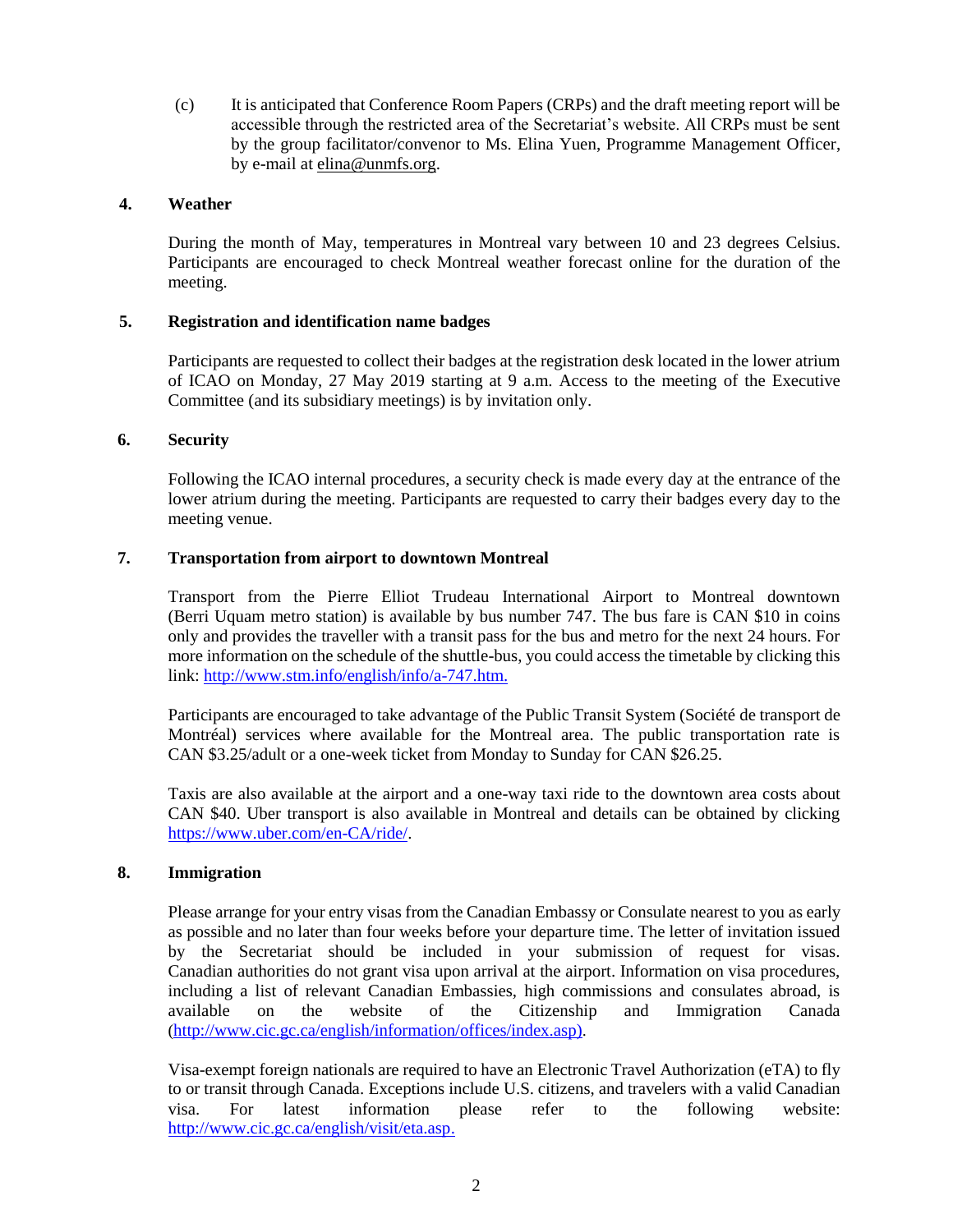#### **9. Sponsored delegates' travel**

Sponsored delegates' travel for the Eighty-third meeting of the Executive Committee will be arranged through American Express Global Business Travel (Amex) in coordination with Mr. Jack Lee, the Travel Administrator at the Fund Secretariat. For any information on ticket issuance please contact Mr. Lee at [jack@unmfs.org.](mailto:jack@unmfs.org) Nomination for sponsored delegates should reach the Fund Secretariat no later than four weeks prior to the start of the meeting and six weeks prior for those who have never attended UN meetings before, for necessary administration requirements. Last minute changes in participant nominations or after the ticket issuance may deprive participants' attendance to the meeting as a result of UMOJA requirement to authorise ticket issuance.

#### **10. Service to delegates**

Coffee is provided at no cost to the participants half an hour before the start of each session of the meeting.

#### **11. Postal services**

Canada Post covers postal services in Canada. Some postal counters are available in certain pharmacies, business or convenience stores. For other type of courier services, many international companies such as FEDEX, DHL, UPS or Purolator counters are also available around the city.

#### **12. Telephone services**

Public telephones are available in various locations in the city. The cost of a local unlimited call is 50 cents. To make long distance calls, you may purchase calling cards from pharmacies, local convenience stores called "Depanneur" and newsstands in Montreal. From any public phone in Canada, you can dial toll free 0 (the operator for collect calls), 411 (directory assistance), 911 (for emergency services such as police, ambulance, fire-fighters).

#### **13. Medical and emergencies**

Canada has a public funded health care system but visitors to Canada are required to pay for health services*.* Participants traveling to Canada without international medical coverage are strongly advised to obtain medical insurance before leaving their home country. The Secretariat will not assume responsibility for health services in Canada. Canada does not require that travelers present certificates of vaccination upon arrival. Visitors arriving with medication must be prepared to show a copy of their doctor's prescription at customs if requested and ensure that the medication containers are labelled accordingly. Visitors should make sure to carry sufficient amount of medication prescribed to them as to purchase prescribed drugs requires prescription from a recognized Canadian practitioner. If health advice or service is required or any additional information on resources available needed you may contact Info-Santé by dialing (514) 934 0354 at all times.

#### **14. Electricity**

The North American power supply standard is set at 110 volts and the frequency is 60Hz. Meeting participants are invited to carry appropriate adapters.

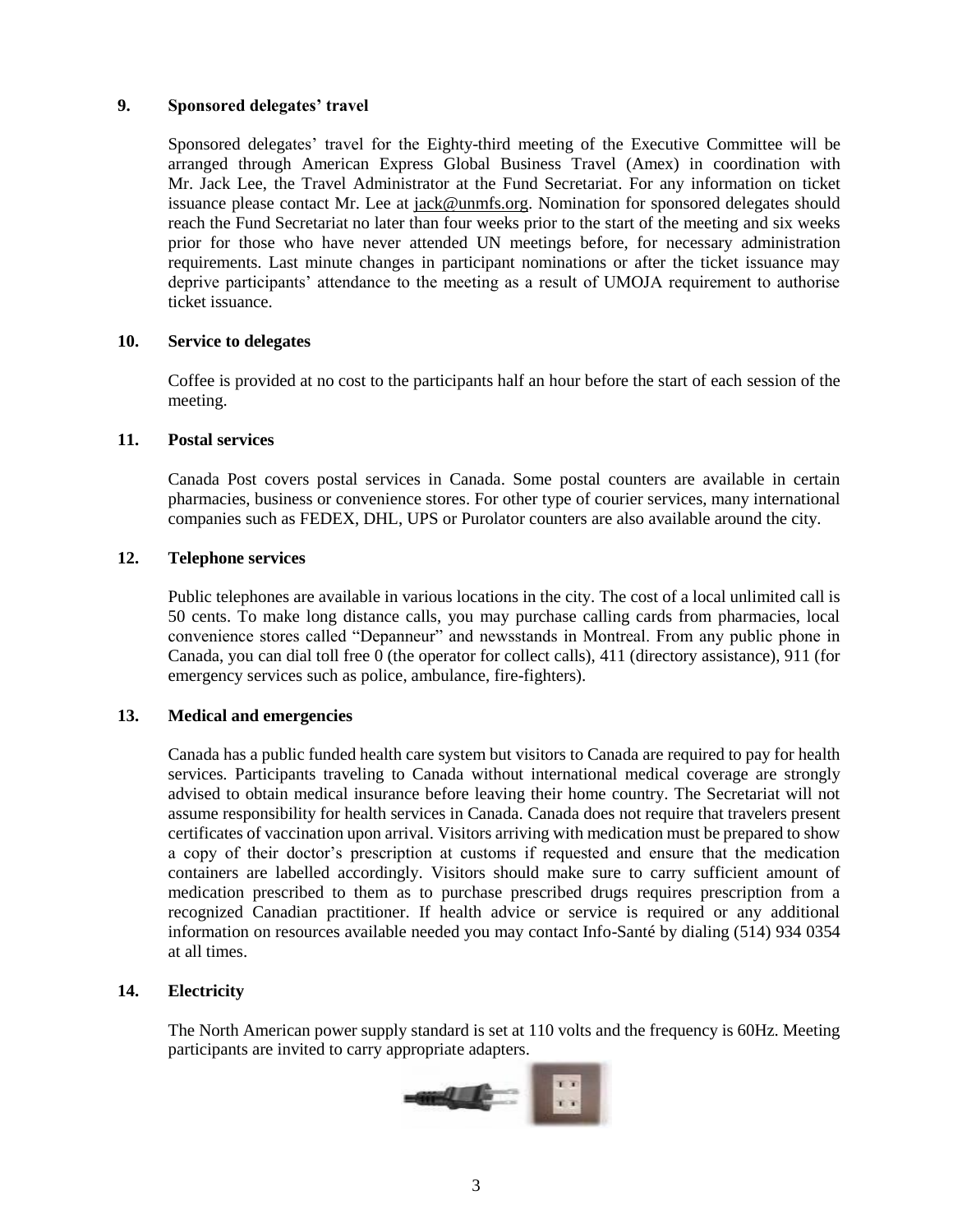#### **15. Exchange rates and banking**

The Canadian Dollar is the national currency in Canada composed of one-hundred-point-dollar. The daily exchange rate is posted at hotels and exchange offices. Major credit cards are accepted at most hotels, restaurants and businesses. As for an update on the exchange rate, you could access the following website: [http://www.x-rates.com.](http://www.x-rates.com/)

#### **16. Hotel information**

A list of hotels can be found in Annex I to this document or can be accessed through this link: [https://www.icao.int/Meetings/Pages/List-Of-Hotels.aspx.](https://www.icao.int/Meetings/Pages/List-Of-Hotels.aspx) All hotels listed are in the vicinity of ICAO (999 Robert-Bourassa Boulevard). The prices are in Canadian dollars and are exclusive of taxes and surcharges. Participants to the meeting are advised to make hotel bookings as early as possible to secure accommodation during the meeting and are invited to quote ICAO rates.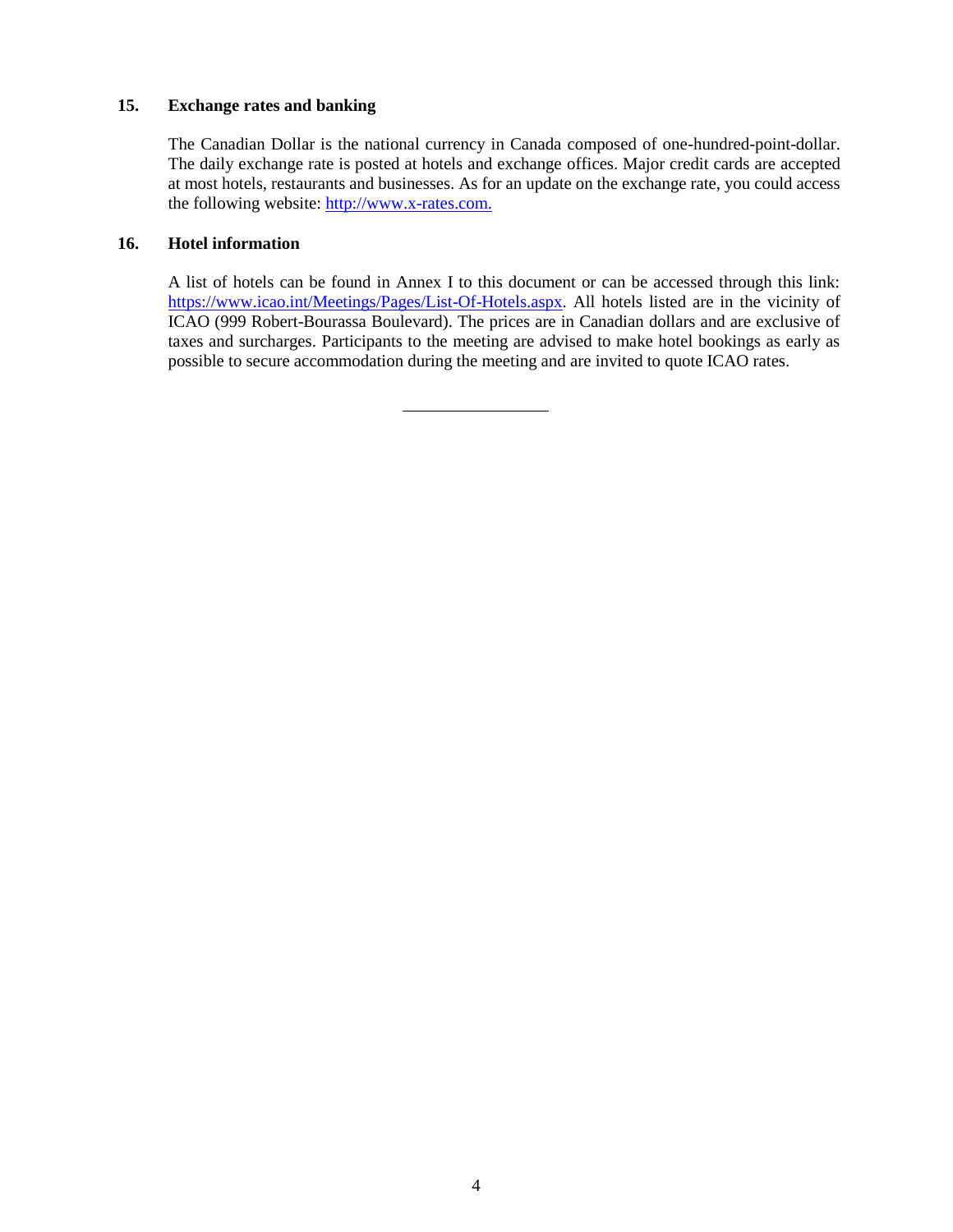## ANNEX I

### **HOTELS IN DOWNTOWN MONTRÉAL, DAILY RATES 2019 (ICAO preferential rates)**

|                | <b>Hotel</b>                                                          | <b>Date Range</b>                                 |                                                                                                                                                                |                                                                                                                                                                                                                   |                     |               |  |
|----------------|-----------------------------------------------------------------------|---------------------------------------------------|----------------------------------------------------------------------------------------------------------------------------------------------------------------|-------------------------------------------------------------------------------------------------------------------------------------------------------------------------------------------------------------------|---------------------|---------------|--|
|                | <b>Telephone/Fax</b>                                                  | <b>Address</b>                                    | 1 Jan - 30 Apr                                                                                                                                                 | 1 May - 31 Oct                                                                                                                                                                                                    | $1$ Nov $-31$ Dec   |               |  |
| 1              | Hôtel Bonaventure Montréal<br>+1 (514) 878-2332 / 878-1442            |                                                   | 184.00                                                                                                                                                         | 206.00<br>226.00 <sup>1</sup>                                                                                                                                                                                     | 184.00              | B             |  |
|                |                                                                       | 900 de la Gauchetière West<br>(Bonaventure Metro) | <sup>1</sup> Rates from 26 September to 7 October 2019 inclusive.<br>Reservation by email at reservations@hotelbonaventure.com with<br>the client code ICICAON |                                                                                                                                                                                                                   |                     |               |  |
| $\overline{2}$ | <b>W</b> Montreal                                                     |                                                   | 1 Jan - 27 Apr                                                                                                                                                 | 28 Apr - 21 Nov                                                                                                                                                                                                   | 22 Nov - 31 Dec     |               |  |
|                |                                                                       | 901 Victoria Square                               | 232.00                                                                                                                                                         | 263.00                                                                                                                                                                                                            | 232.00              |               |  |
|                | +1 (514) 395-3100 / 395-3150                                          | (Square-Victoria-OACI Metro)                      | Online booking available.<br>For rates for ICAO, please click on the name of the hotel.                                                                        |                                                                                                                                                                                                                   |                     |               |  |
| 3              |                                                                       |                                                   | $1$ Jan $-$ 21 Apr                                                                                                                                             | 22 Apr - 24 Oct                                                                                                                                                                                                   | 25 Oct -31 Dec      |               |  |
|                |                                                                       |                                                   | 179.00                                                                                                                                                         | 229.00                                                                                                                                                                                                            | 179.00              |               |  |
|                | <b>InterContinental Montreal</b><br>+1 (514) 847-8525 / 847-8730      | 360 Saint-Antoine Street West                     | Online booking available. For rates for ICAO/United Nations,<br>please click on the name of the hotel.                                                         |                                                                                                                                                                                                                   |                     |               |  |
|                |                                                                       |                                                   | 1 Jan - 22 Apr                                                                                                                                                 | 23 Apr - 26 Nov                                                                                                                                                                                                   | 27 Nov - 31 Dec     |               |  |
|                | Montreal Marriott Château                                             |                                                   | 165.00                                                                                                                                                         | 205.00<br>235.00 <sup>1</sup>                                                                                                                                                                                     | 165.00              |               |  |
| 4              | Champlain<br>+1 (514) 878-9000 / 878-6761                             | 1050 de la Gauchetière West                       |                                                                                                                                                                | <sup>1</sup> Rates from 23 September to 10 October 2019 inclusive.                                                                                                                                                |                     |               |  |
|                |                                                                       |                                                   | For rates for ICAO, please click on the name of the hotel.<br>To be inserted in the Corporate Code if needed for changes: ITO (zero)                           |                                                                                                                                                                                                                   |                     |               |  |
|                | Queen Elizabeth — Fairmont<br>+1 (514) 861-3511 / 954-2296            | 900 René-Lévesque Blvd. West                      | 209.00                                                                                                                                                         | 235.00                                                                                                                                                                                                            | 209.00              |               |  |
| 5              |                                                                       |                                                   | 239.00 <sup>1</sup>                                                                                                                                            | 265.00 <sup>1</sup>                                                                                                                                                                                               | 239.00 <sup>1</sup> |               |  |
|                |                                                                       |                                                   | <sup>1</sup> Breakfast-included rates                                                                                                                          |                                                                                                                                                                                                                   |                     |               |  |
|                | Le Westin Montréal<br>+1 (514) 380-3333 /380-3332                     | 270 Saint-Antoine West                            | 1 Jan - 31 Mar                                                                                                                                                 | 1 Apr -16 Nov                                                                                                                                                                                                     | 17 Nov - 31 Dec     |               |  |
| 6              |                                                                       |                                                   | 189.00                                                                                                                                                         | 236.00                                                                                                                                                                                                            | 189.00              |               |  |
|                |                                                                       |                                                   | Online booking available.<br>For rates for ICAO, please click on the name of the hotel.                                                                        |                                                                                                                                                                                                                   |                     |               |  |
|                | <b>Embassy Suites Montreal</b><br>+1 (514) 288-8886 / 288-8899        | 208 Saint-Antoine West                            | 169.00                                                                                                                                                         | 169.00                                                                                                                                                                                                            | 169.00              | B             |  |
|                |                                                                       |                                                   | 149.00 <sup>1</sup>                                                                                                                                            | 149.00 <sup>1</sup>                                                                                                                                                                                               | 149.00 <sup>1</sup> |               |  |
| 7              |                                                                       |                                                   |                                                                                                                                                                | Online booking available.<br>For rates for ICAO, please click on the name of the hotel.<br><sup>1</sup> For reservations of 14 consecutive nights or more. Please call the<br>hotel directly to obtain this rate. |                     |               |  |
| 8              | Hôtel Le Dauphin Montreal<br>Downtown<br>+1 (514) 788-3888 / 788-3889 | 1025 de Bleury Street                             | 137.00                                                                                                                                                         | 147.00                                                                                                                                                                                                            | 137.00              | B<br>$*$ \$10 |  |
|                |                                                                       |                                                   | 1 Jan - 15 Apr                                                                                                                                                 | 16 Apr - 14 Nov                                                                                                                                                                                                   | 15 Nov - 31 Dec     |               |  |
| 9              | Hôtel Monville Montréal                                               | 1037 de Bleury Street                             | 149.00                                                                                                                                                         | 179.00                                                                                                                                                                                                            | 149.00              |               |  |
|                | +1 (514) 379-2000 / 908-3571                                          |                                                   | Online booking available.<br>For rates for ICAO, please click on the name of the hotel.                                                                        |                                                                                                                                                                                                                   |                     |               |  |

 Rates quoted are in Canadian dollars and do not include taxes and surcharges. Rates are subject to blackout dates. ICAO rates must be confirmed at the time of reservation

 B Breakfast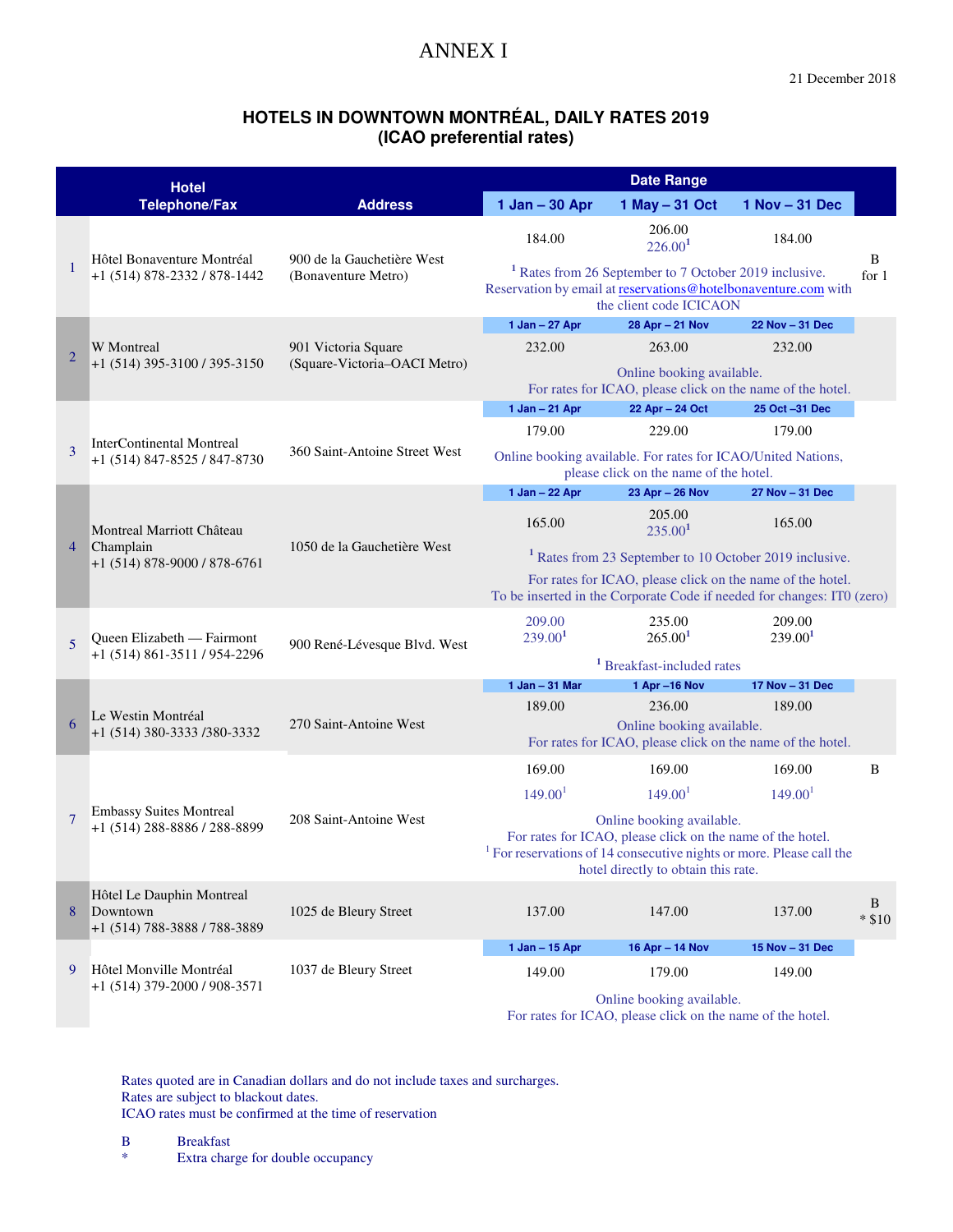- 2 -

| <b>Hotel</b><br><b>Telephone/Fax</b> |                                                                                               |                                                             | <b>Date Range</b>                                                                                                                   |                                                                                                                              |                   |                 |
|--------------------------------------|-----------------------------------------------------------------------------------------------|-------------------------------------------------------------|-------------------------------------------------------------------------------------------------------------------------------------|------------------------------------------------------------------------------------------------------------------------------|-------------------|-----------------|
|                                      |                                                                                               | <b>Address</b>                                              | 1 Jan - 30 Apr                                                                                                                      | 1 May - 31 Oct                                                                                                               | $1$ Nov $-31$ Dec |                 |
|                                      | LHotel<br>$+1$ (514) 985-0019 / 985-0059                                                      |                                                             | 155.00                                                                                                                              | 219.00                                                                                                                       | 161.00            | B               |
| 10                                   |                                                                                               | 262 Saint-Jacques Street West                               |                                                                                                                                     | For online booking, please enter the Rate Access/Corporate Code:<br>LICAO at www.lhotelmontreal.com                          |                   | For 1<br>$\ast$ |
|                                      | Renaissance Montreal Downtown<br>11 Hotel<br>$+1$ (514) 657-5000 / 657-5001                   |                                                             | $1$ Jan $-$ 8 Apr                                                                                                                   | 9 Apr-28 Oct                                                                                                                 | 29 Oct - 31 Dec   |                 |
|                                      |                                                                                               |                                                             | 199.00                                                                                                                              | 239.00                                                                                                                       | 199.00            |                 |
|                                      |                                                                                               | 1250 Boulevard Robert-Bourassa                              |                                                                                                                                     | Online booking available.<br>For rates for ICAO, please click on the name of the hotel.                                      |                   |                 |
| 12                                   | Hôtel Birks<br>$+1$ (514) 370-3000 / 370-3003                                                 | 1240 Phillips Square                                        | 220.00<br>290.00                                                                                                                    |                                                                                                                              | 240.00            |                 |
|                                      |                                                                                               |                                                             |                                                                                                                                     | Online booking available.<br>For rates for ICAO, please click on the name of the hotel.                                      |                   |                 |
|                                      | Holiday Inn Montreal Downtown 999 Saint-Urbain Street<br>+1 (514) 878-9888 / 878-6341         |                                                             | 145.00                                                                                                                              | 205.00                                                                                                                       | 150.00            |                 |
| 13                                   |                                                                                               | (Place-d'Armes Metro)                                       | Reservation code by phone: IPUNS. Online booking available.<br>For rates for United Nations, please click on the name of the hotel. |                                                                                                                              |                   |                 |
|                                      | Courtyard Marriott Downtown<br>+1 (514) 398-9999 / 398-9993                                   |                                                             | 159.00                                                                                                                              | 190.00                                                                                                                       | 159.00            |                 |
| 14                                   |                                                                                               | 380 René-Lévesque Blvd. West                                |                                                                                                                                     | Online booking available.<br>For rates for ICAO, please click on the name of the hotel.                                      |                   |                 |
|                                      | <b>AC Marriott Montreal</b><br>Downtown<br>+1 (514) 877-9999 / 392-3615                       |                                                             | 169.00<br>219.00                                                                                                                    |                                                                                                                              | 169.00            |                 |
| 15                                   |                                                                                               | 250 René Lévesque Blvd. West                                | For rates for ICAO, please click on the name of the hotel.                                                                          | Online booking available.                                                                                                    |                   |                 |
|                                      | St. Paul Hotel<br>$+1$ (514) 380-2222 / 380-2200                                              |                                                             | 200.00                                                                                                                              | 235.00<br>200.00                                                                                                             |                   | B               |
| 16                                   |                                                                                               | 355 McGill Street<br>(Square-Victoria-OACI Metro)           | Online booking available.<br>For rates for ICAO, please click on the name of the hotel.                                             |                                                                                                                              |                   | for $1$         |
|                                      | Hôtel Place d'Armes                                                                           |                                                             | 175.00                                                                                                                              | 228.00                                                                                                                       | 188.00            |                 |
| 17                                   | +1 (514) 842-1887 / 842-6469                                                                  | 55 Saint-Jacques Street West                                | Online booking available. Web access code required: ICAO11                                                                          |                                                                                                                              |                   |                 |
|                                      | Hôtel Le Saint-Sulpice<br>$+1$ (514) 288-1000 / 350-1167                                      | 414 Saint-Sulpice                                           | 170.00                                                                                                                              | 204.00                                                                                                                       | 172.00            |                 |
| 18                                   |                                                                                               |                                                             |                                                                                                                                     | All suites with equipped kitchenette Online booking available.<br>For rates for ICAO, please click on the name of the hotel. |                   |                 |
|                                      | Hôtel Nelligan<br>+1 (514) 788-2040 / 788-2041                                                |                                                             | 179.00                                                                                                                              | 240.00                                                                                                                       | 190.00            |                 |
| 19                                   |                                                                                               | 106 Saint-Paul Street West                                  |                                                                                                                                     | Online booking available. Web access code required: ICAO11                                                                   |                   |                 |
|                                      | Le Centre Sheraton Montreal<br>$+1$ (514) 878-2000 / 878-3958                                 |                                                             | $1$ Jan $-$ 27 Apr                                                                                                                  | 28 Apr-21 Nov                                                                                                                | 22 Nov - 31 Dec   |                 |
|                                      |                                                                                               | 1201 René-Lévesque Blvd. West<br>(Peel & Bonaventure Metro) | 223.00                                                                                                                              | 251.00                                                                                                                       | 226.00            |                 |
| 20                                   |                                                                                               |                                                             |                                                                                                                                     | Online booking available.<br>For rates for ICAO, please click on the name of the hotel.                                      |                   |                 |
|                                      | <b>Best Western Plus Montreal</b><br>21 Downtown Hotel Europa<br>+1 (514) 866-6492 / 861-4089 | 1240 Drummond Street                                        | 99.00                                                                                                                               | 169.00                                                                                                                       | 99.00             | ∗               |
|                                      |                                                                                               | (Peel Metro)                                                |                                                                                                                                     | For online booking, please click on the name of the hotel and<br>enter the Corporate #: 01379850                             |                   |                 |

 Rates quoted are in Canadian dollars and do not include taxes and surcharges. Rates are subject to blackout dates. ICAO or United Nations rates must be confirmed at the time of reservation.

 B Breakfast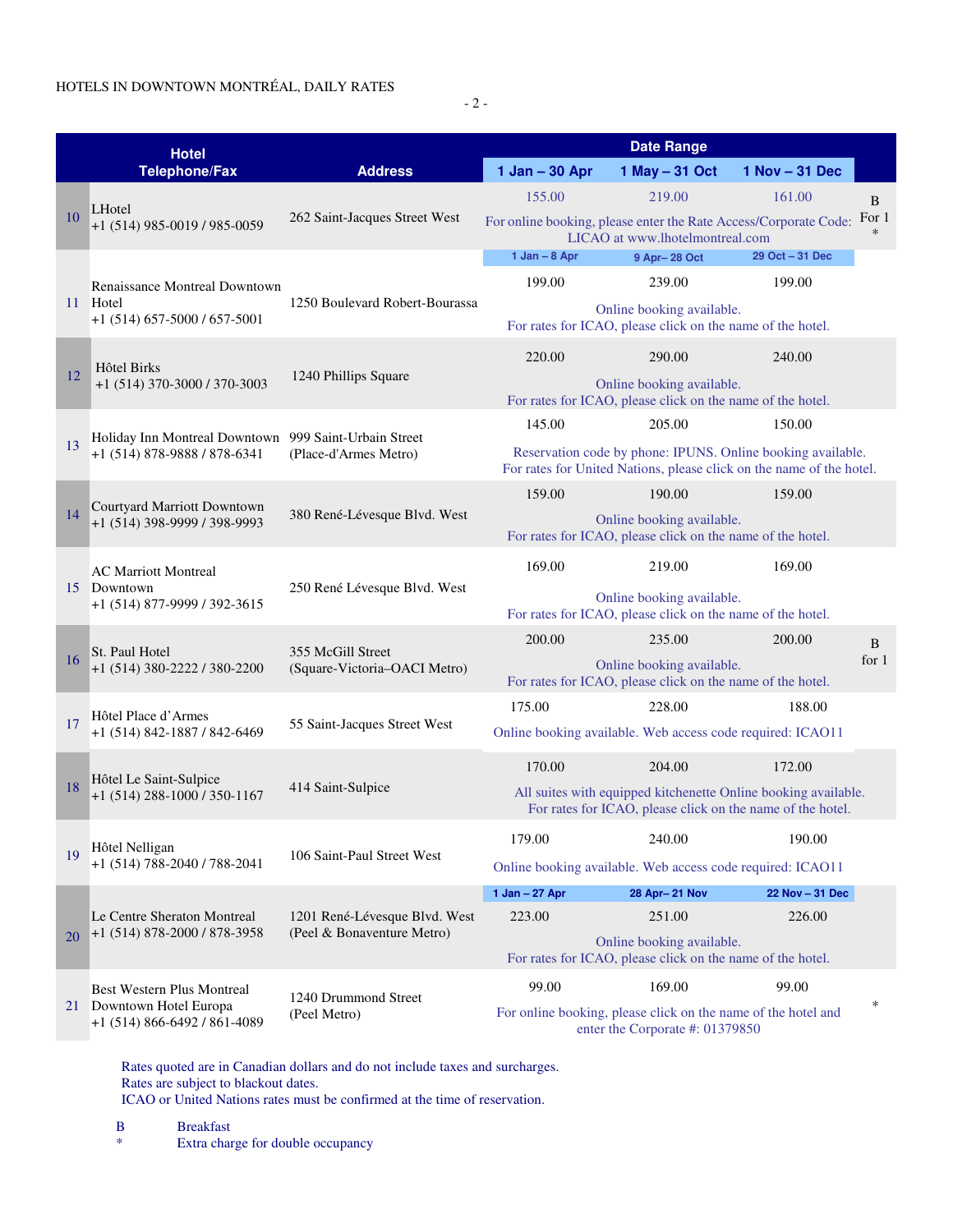## HOTELS IN DOWNTOWN MONTRÉAL, DAILY RATES

- 3 -

| <b>Hotel</b> |                                                                                                                          |                                   | <b>Date Range</b>                                                                                                                      |                                                                                          |                |              |  |
|--------------|--------------------------------------------------------------------------------------------------------------------------|-----------------------------------|----------------------------------------------------------------------------------------------------------------------------------------|------------------------------------------------------------------------------------------|----------------|--------------|--|
|              | <b>Telephone/Fax</b>                                                                                                     | <b>Address</b>                    | 1 Jan - 30 Apr                                                                                                                         | 1 May $-31$ Oct                                                                          | 1 Nov - 31 Dec |              |  |
|              |                                                                                                                          |                                   | 185.00                                                                                                                                 | 215.00                                                                                   | 185.00         |              |  |
| 22           | Le St-Martin<br>+1 (514) 843-3000 / 908-3427                                                                             | 980 de Maisonneuve Blyd. West     |                                                                                                                                        | For online booking, please enter the Corporate ID: ICAO at<br>www.lestmartinmontreal.com |                |              |  |
|              | Novotel Montréal Centre<br>$+1$ (514) 861-6000 / 861-6470                                                                |                                   | 135.00                                                                                                                                 | 165.00                                                                                   | 135.00         |              |  |
| 23           |                                                                                                                          | 1180 de la Montagne Street        |                                                                                                                                        | Online booking available. For rates for ICAO, please click on the<br>name of the hotel.  |                |              |  |
| 24           | Holiday Inn & Suites Montreal<br>Downtown West<br>+1 (514) 935-7999 / 935-7555                                           |                                   | 159.00                                                                                                                                 | 189.00                                                                                   | 159.00         |              |  |
|              |                                                                                                                          | 1390 René-Lévesque Blvd. West     | Corporate ID number: 100319583 required to make a reservation.<br>For rates for United Nations, please click on the name of the hotel. |                                                                                          |                |              |  |
|              | 25 Le Mount Stephen<br>$+1$ (514) 313-1000 / 313-2737                                                                    | 1440 Drummond Street              | 225.00                                                                                                                                 | 285.00                                                                                   | 225.00         |              |  |
|              | DoubleTree by Hilton Montreal<br>26 (formerly Hyatt Regency)<br>+1 (514) 285-1450 / 285-1243                             | 1255 Jeanne-Mance Street          | 169.00                                                                                                                                 | 219.00                                                                                   | 169.00         |              |  |
|              | Hôtel Travelodge Montréal Centre 50 René-Lévesque Blvd. West<br>$27 + 1800 - 363 - 6535$<br>+1 (514) 874-9090 / 874-0907 | (Place-d'Armes or Place-des-Arts) | 89.00                                                                                                                                  | 124.00<br>149.00 <sup>1</sup>                                                            | 89.00          | B            |  |
|              |                                                                                                                          | Metro)                            | <sup>1</sup> Rates from 22 September to 5 October 2019                                                                                 |                                                                                          |                |              |  |
|              |                                                                                                                          |                                   | 1 Jan - 31 Mar                                                                                                                         | <b>Apr to Oct</b>                                                                        |                |              |  |
| 28           | Hôtel Faubourg Montréal<br>(formerly Holiday Inn Express)<br>$+1$ (514) 448-7100 / 448-7101                              | 155 René-Lévesque Blvd. East      | 8500                                                                                                                                   | $125.00$ (Apr)<br>149.00 (May to Sep)<br>$125.00$ (Oct)                                  | 85.00          | B            |  |
|              |                                                                                                                          |                                   |                                                                                                                                        | Studio or one-bedroom suite                                                              |                |              |  |
| 29           | Le Nouvel Hôtel<br>+1 (514) 931-8841 / 931-5581                                                                          | 1740 René Lévesque Blvd. West     | 129.00                                                                                                                                 | 159.00                                                                                   | 129.00         | B<br>for $1$ |  |
|              | Hôtel William Gray<br>$+1(514)656-5600$                                                                                  |                                   | 195.00                                                                                                                                 | 300.00                                                                                   | 205.00         |              |  |
| 30           |                                                                                                                          | 421 St-Vincent, Old Montreal      |                                                                                                                                        | Online booking available. Web access code required: ICAO11                               |                |              |  |

 Rates quoted are in Canadian dollars and do not include taxes and surcharges. Rates are subject to blackout dates. ICAO or United Nations rates must be confirmed at the time of reservation.

 B Breakfast